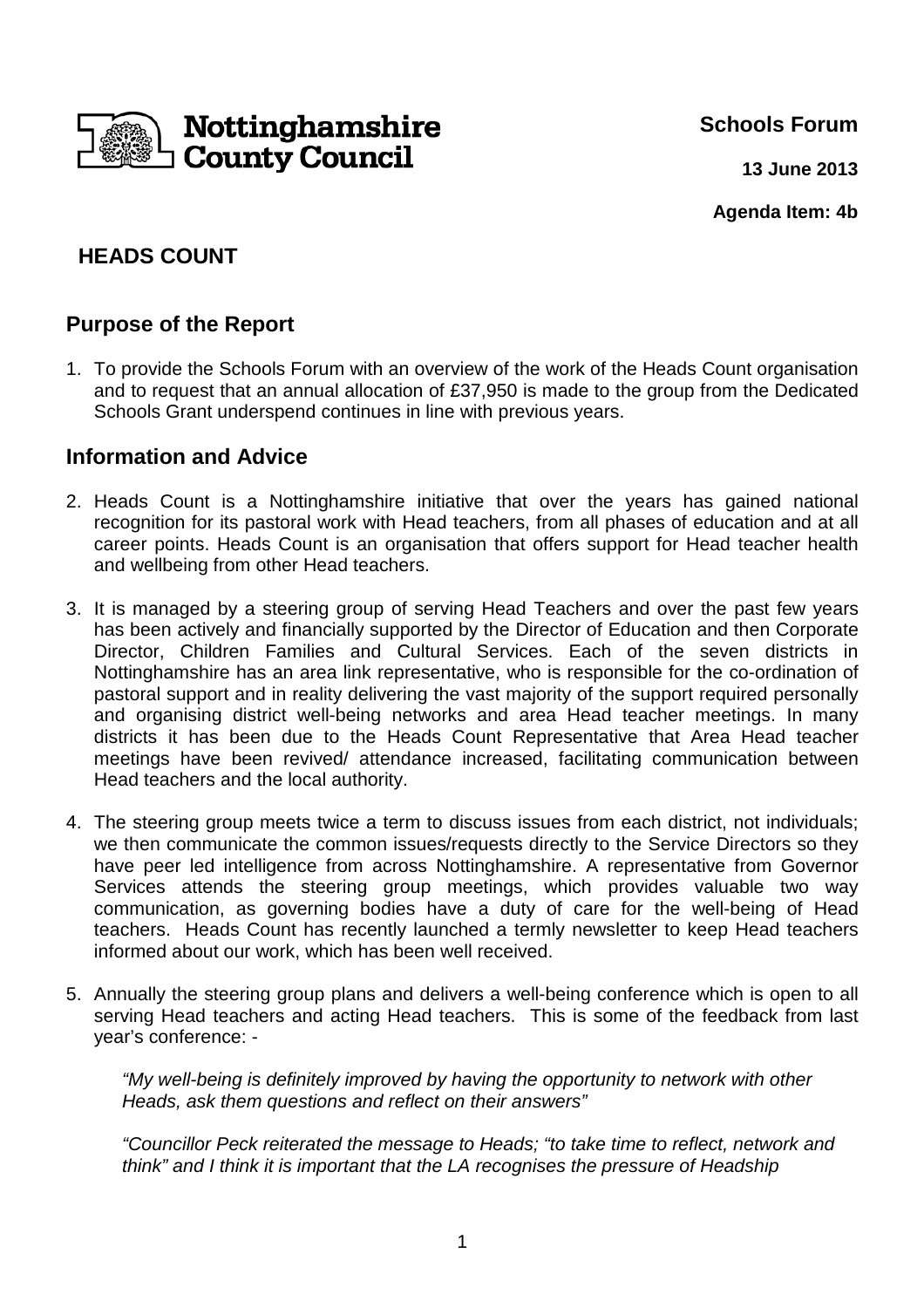6. The Heads Count steering group uses its financial assistance to put money into school budgets to facilitate the equivalent of 35.5 days per year Head teacher time to enable the area link representative to undertake their role. It is also for administrative support, consultant time and conference organisation and administration costs.

| <b>Activity</b>                                                                                                                             |        |
|---------------------------------------------------------------------------------------------------------------------------------------------|--------|
| 7 Area Link reps. £150 x 35 days (less than half the cost of most HT)<br>consultation days and 4 weeks not covered by present constitution) | 36.750 |
| Admin support- Chair of steering group                                                                                                      | 1,200  |
| <b>Total</b>                                                                                                                                | 37,950 |

- 7. The services provided by Heads Count:
	- $\checkmark$  Telephone advice
	- $\checkmark$  Face to face support
	- $\checkmark$  Is part of the induction offer to newly appointed Heads and Acting Heads
	- $\checkmark$  Coaching and mentoring
	- $\checkmark$  Networking opportunities
	- $\checkmark$  Collaboration
	- $\checkmark$  Helps to attract Heads to Nottinghamshire
	- $\checkmark$  Informs LA officers about current issues from Head teachers perspective across all districts and phases
	- $\checkmark$  Provides a link with governor services
	- $\checkmark$  Provides Chairs of governors a named area link for well-being support
	- $\checkmark$  Celebrates success and retirements
- 8. As Heads Count is non –subscription all Heads at every stage of their career and every phase of education are covered, which equates to a cost of approximately £114 per Head in Nottinghamshire. The organisation aids the LA's duty of care as an employer; clearly the cost to a school of the Head teacher being away from school can be devastating on many levels. We know from feedback given by supported colleagues that Heads Count support has frequently either supported Heads remaining in post or facilitated their return to work.
- 9. Without the financial input to provide cover so that area reps can undertake their role, the steering group co-ordination wouldn't exist and therefore Heads Count would disappear. These costs have remained static for the last 3 years; no increase is being sought for this financial year. As a group hard data about our impact is difficult to collect, however, quotes like this one is typical of the feedback we receive from Heads we work with;

"I would have quit without Heads Count, thank you"

10. With the agreement of the Schools Forum, in previous years an annual allocation of £40,000 has been made to Heads Count from the underspend on the Dedicated Schools Grant. It is requested that the Schools Forum agree to the continuation of this allocation for the 2014/15 financial year, but at a slightly reduced rate f £37,950